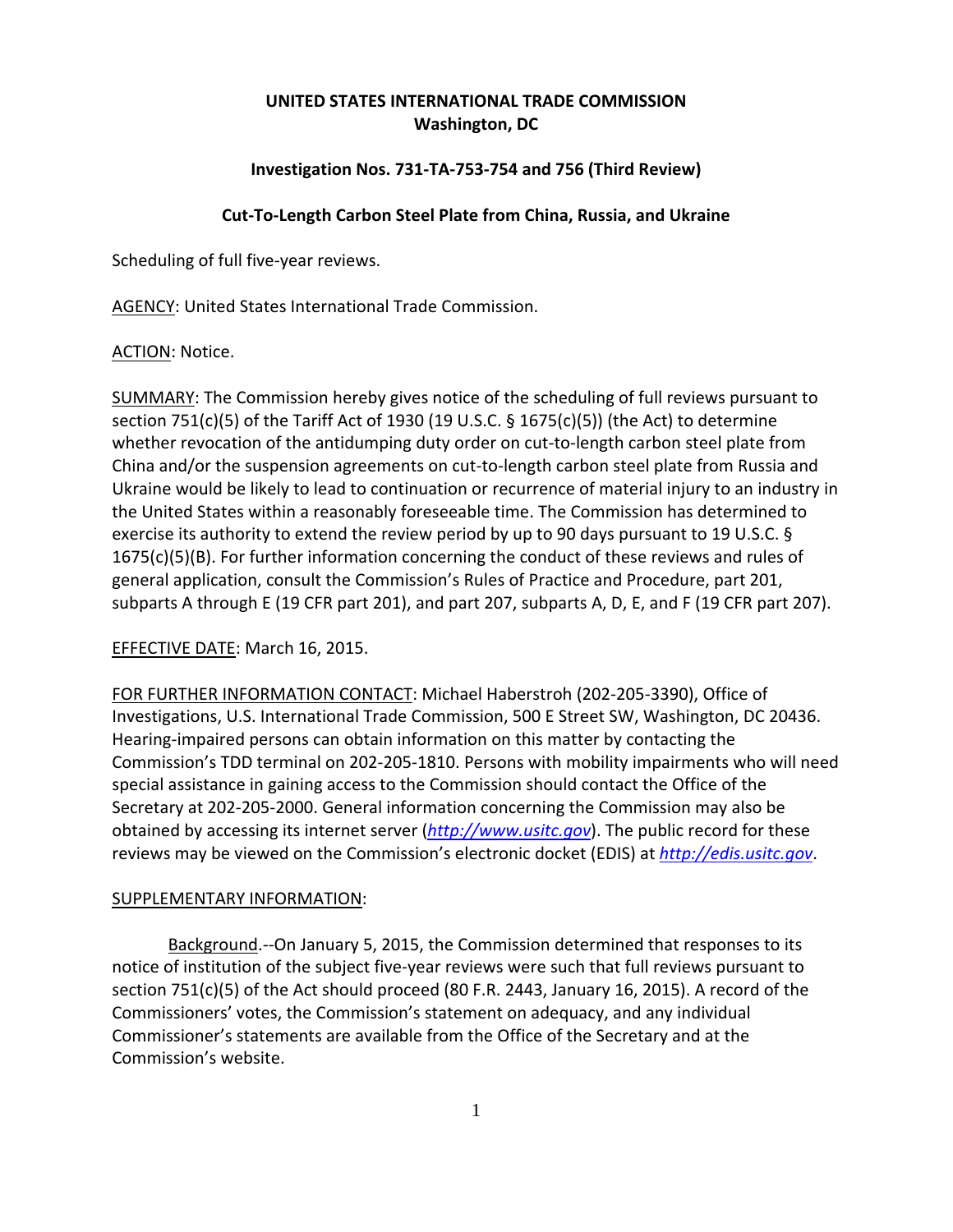Participation in the reviews and public service list.‐‐Persons, including industrial users of the subject merchandise and, if the merchandise is sold at the retail level, representative consumer organizations, wishing to participate in these reviews as parties must file an entry of appearance with the Secretary to the Commission, as provided in section 201.11 of the Commission's rules, by 45 days after publication of this notice. A party that filed a notice of appearance following publication of the Commission's notice of institution of the reviews need not file an additional notice of appearance. The Secretary will maintain a public service list containing the names and addresses of all persons, or their representatives, who are parties to the review.

Limited disclosure of business proprietary information (BPI) under an administrative protective order (APO) and BPI service list.--Pursuant to section 207.7(a) of the Commission's rules, the Secretary will make BPI gathered in these reviews available to authorized applicants under the APO issued in the reviews, provided that the application is made by 45 days after publication of this notice. Authorized applicants must represent interested parties, as defined by 19 U.S.C. § 1677(9), who are parties to the reviews. A party granted access to BPI following publication of the Commission's notice of institution of the reviews need not reapply for such access. A separate service list will be maintained by the Secretary for those parties authorized to receive BPI under the APO.

Staff report.—The prehearing staff report in the reviews will be placed in the nonpublic record on September 3, 2015, and a public version will be issued thereafter, pursuant to section 207.64 of the Commission's rules.

Hearing.‐‐The Commission will hold a hearing in connection with the reviews beginning at 9:30 a.m. on September 29, 2015, at the U.S. International Trade Commission Building. Requests to appear at the hearing should be filed in writing with the Secretary to the Commission on or before September 22, 2015. A nonparty who has testimony that may aid the Commission's deliberations may request permission to present a short statement at the hearing. All parties and nonparties desiring to appear at the hearing and make oral presentations should participate in a prehearing conference to be held on September 28, 2015 (if deemed necessary). Oral testimony and written materials to be submitted at the public hearing are governed by sections 201.6(b)(2), 201.13(f), 207.24, and 207.66 of the Commission's rules. Parties must submit any request to present a portion of their hearing testimony in camera no later than 7 business days prior to the date of the hearing.

Written submissions.--Each party to the reviews may submit a prehearing brief to the Commission. Prehearing briefs must conform with the provisions of section 207.65 of the Commission's rules; the deadline for filing is September 17, 2015. Parties may also file written testimony in connection with their presentation at the hearing, as provided in section 207.24 of the Commission's rules, and posthearing briefs, which must conform with the provisions of section 207.67 of the Commission's rules. The deadline for filing posthearing briefs is October 8, 2015. In addition, any person who has not entered an appearance as a party to the reviews may submit a written statement of information pertinent to the subject of the reviews on or before October 8, 2015. On October 29, 2015, the Commission will make available to parties all information on which they have not had an opportunity to comment. Parties may submit final comments on this information on or before November 2, 2015, but such final comments must not contain new factual information and must otherwise comply with section 207.68 of the Commission's rules. All written submissions must conform with the provisions of section 201.8 of the Commission's rules; any